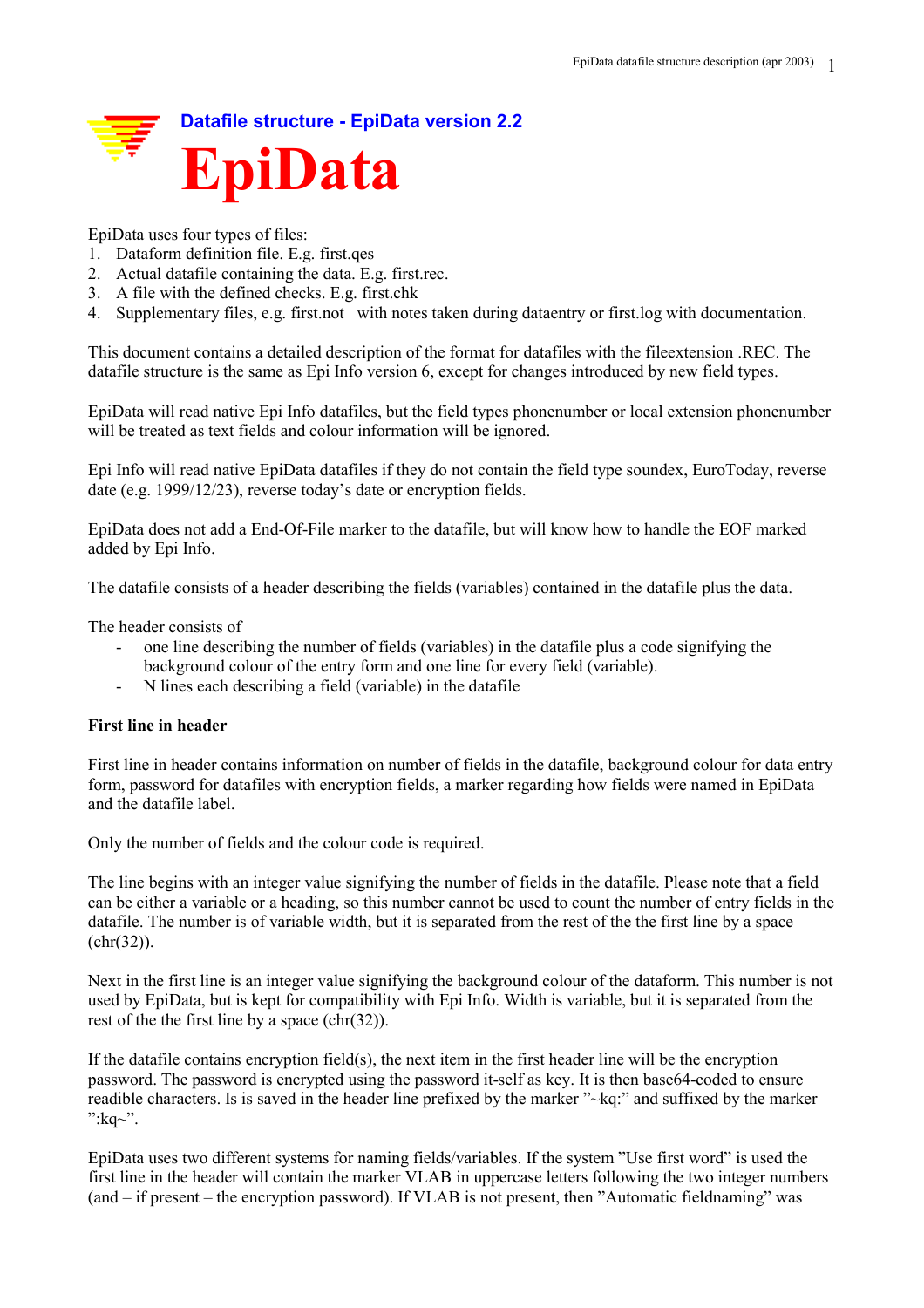used when creating the datafile. VLAB marker is used internally by EpiData and is not important when converting to other datafile formats.

The datafile label is stored in the first line of the datafile following the identifier "Filelabel: ", i.e. the word "Filelabel" plus a colon plus a space (#32). If "Filelabel: " is found in the first line then the rest of the first line contains the datafile label (max. 50 characters in length).

## **Field definitions**

Following the first line the header contains one line per field.

Each line holds information on the entry field and of the text preceding the entry field (the "question").

Please note that a field with the length 0 (null) is a label (e.g. a heading) without an entry field and should be ignored if converting the EpiData datafile to other programs.

Data concerning positions are messured in character and lines. This position is converted to a positions messured in pixels based on the current font when the dataentry form is shown in EpiData.

| $\frac{1}{2}$  | <b>Name</b>          | <b>Position</b><br>in line | Width          | <b>Values</b>                        | <b>Description</b>                                                                                                                                                                                                                  |  |  |  |  |  |
|----------------|----------------------|----------------------------|----------------|--------------------------------------|-------------------------------------------------------------------------------------------------------------------------------------------------------------------------------------------------------------------------------------|--|--|--|--|--|
| $\mathbf{1}$   | Display<br>character | 1                          | 1              | # or $_{-}$                          | The character to be displayed in the entry field.<br>Not used in EpiData but kept for compatibility<br>with Epi Info.                                                                                                               |  |  |  |  |  |
| $\overline{2}$ | Fieldname            | $2 - 11$                   | 10             | a-z, A-Z, 0-9,<br>space              | The field name. 1-10 characters (only 1-8<br>characters in EpiData versions $1.0 - 2.1$ b).<br>Unused positions are filled with spaces. The<br>name must begin with an alpha character. No<br>spaces are allowed in the field name. |  |  |  |  |  |
| 3              | Unused               | 12                         |                | space $(\#32)$                       |                                                                                                                                                                                                                                     |  |  |  |  |  |
| $\overline{4}$ | Question<br>column   | $13 - 16$                  | $\overline{4}$ | $\overline{0-9}$<br>An integer value | The column in which the text preceding the<br>entry field begins. If the line is only text, it is<br>displayed in this column. The first column on<br>the left of the screen is column 1.                                           |  |  |  |  |  |
| 5              | Question<br>line     | $17 - 20$                  | $\overline{4}$ | $0 - 9$<br>An integer value          | The line in which the text preceding the entry<br>field begins. Top line of the questionnaire is line                                                                                                                               |  |  |  |  |  |
| 6              | Question<br>color    | $21 - 24$                  | $\overline{4}$ | $0 - 9$<br>An integer value          | The colour code for the text preceding the entry<br>field. Colour codes are shown in EpiData (from<br>version 2.1b) in tools, colorcodes. Value not<br>used by EpiData.                                                             |  |  |  |  |  |
| 7              | Field column $25-28$ |                            | $\overline{4}$ | $0 - 9$<br>An integer value          | The column where the entry field begins. The<br>first column on the left of the screen is column<br>1. Label or heading fields will have a value of 0<br>$(null)$ .                                                                 |  |  |  |  |  |
| 8              | Field line           | 29-32                      | $\overline{4}$ | $0 - 9$<br>An integer value          | The line in the questionnaire where the entry<br>field is shown. Top line of the questionnaire is<br>line 1. Label or heading fields will have a value<br>of $0$ (null).                                                            |  |  |  |  |  |
| 9              | Field type           | 33-36                      | $\overline{4}$ | $0 - 9$<br>An integer value          | A integer value signifying the field type. See<br>tabel below.                                                                                                                                                                      |  |  |  |  |  |

The field description lines are formatted like this: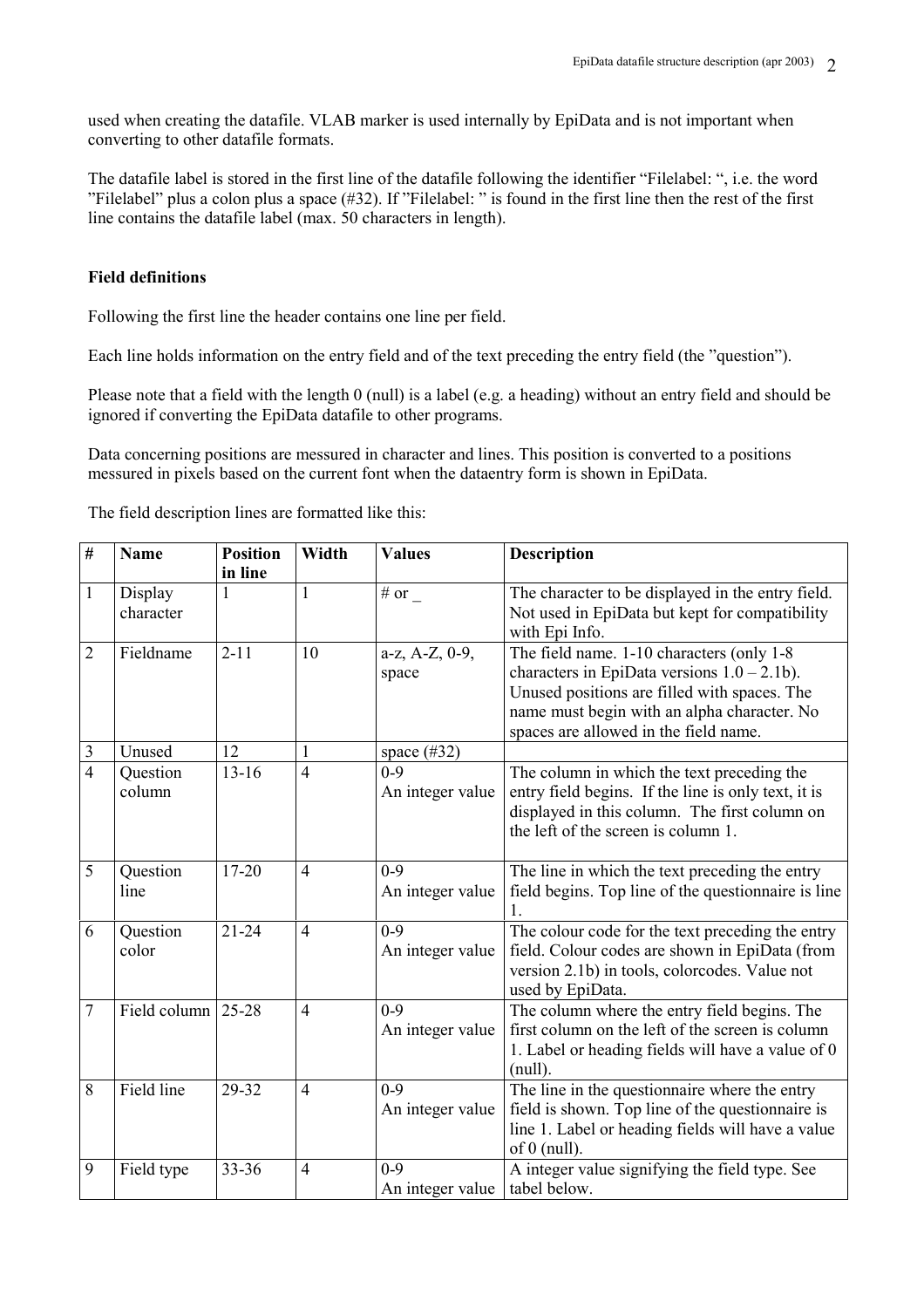| 10 | Field width | $37-40$   | 4        | $0 - 9$          | Width of entry field in characters.               |
|----|-------------|-----------|----------|------------------|---------------------------------------------------|
|    |             |           |          | An integer value | Label/headings fields has a width of 0 (null),    |
|    |             |           |          |                  | which identifies the field as a label or heading  |
|    |             |           |          |                  | without an entry field. See note below regarding  |
|    |             |           |          |                  | encryption fields.                                |
| 11 | Entry field | $41 - 44$ | 4        | $0 - 9$          | Colour code for the entry field. Colour codes are |
|    | colour      |           |          | An integer value | shown in EpiData (from version 2.1b) in tools,    |
|    |             |           |          |                  | colorcodes. Value not used by EpiData. See        |
|    |             |           |          |                  | note below regarding encryption fields.           |
| 12 | Unused      | 45        |          | Space $(\#32)$   |                                                   |
| 13 | Question    | $46 - to$ | Variable | Any displayable  | The text preceding the entry field (i.e. the      |
|    |             | end of    |          | character        | "question"). May contain prefixed spaces used     |
|    |             | line      |          |                  | to position the question correctly.               |

#### *Note regarding encryption fields:*

EpiData ver. 2.2 introduces encryption fields, i.e. fields where data are encrypted in the datafile. To ensure that the datafile is readable by all programs the data are first encrypted and afterwards Base64-coded. Base64 coding makes the encrypted data longer, e.g. 10 bytes of data will be 16 bytes in length when base64-coded. In EpiData the field width (item 10 in the table above) signifies the width of the data in the datafile, i.e. the base64 coded data. The number of characters allowed in the encryption entry field are saved in the entry field colour (item 11 above). An entry width of 1- 14 characters are saved as 111+length (121 signifies that 10 characters can be entered in the field). A width of 15-80 characters are saved as the number 15-80.

## **Field type codes (see item 9 i table above)**

| <b>Value</b>   | <b>Field type</b> | <b>Field length</b> | <b>Comments</b>                                                                                                                                                                                                                                                                                                                                                                                                                                          |
|----------------|-------------------|---------------------|----------------------------------------------------------------------------------------------------------------------------------------------------------------------------------------------------------------------------------------------------------------------------------------------------------------------------------------------------------------------------------------------------------------------------------------------------------|
| $\overline{0}$ | Integer           | $1-14$ chars.       | Integer number fields. Contains only numbers 0-9 or spaces.<br>The field can be up to 14 characters in length, but EpiData<br>saves integer fields with a length of 5 or more to Double Real<br>Fieldtype with the field type code 100 (see Double Real field<br>type)                                                                                                                                                                                   |
|                | Alpha             | 1-80 chars.         | Text fields. Can contain all ANSI characters.                                                                                                                                                                                                                                                                                                                                                                                                            |
| $\overline{2}$ | Date              | 5, 8 or 10 chars.   | US style data fields, i.e. dates in the form mm/dd, mm/dd/yy<br>or mm/dd/yyyy. What form is used is read from the length of<br>the field.<br>Datafiles created with EpiData will always create fields with<br>4-digit years, i.e. a length of 10, but to ensure compatibility<br>with Epi Info short datetypes are allowed.                                                                                                                              |
| $\overline{3}$ | UpperAlpha        | 1-80 chars.         | Upper-case text fields. Can contain all uppercase ANSI<br>characters.                                                                                                                                                                                                                                                                                                                                                                                    |
| $\overline{4}$ |                   |                     | Not used in EpiData. The number is reserved to ensure<br>compatibility with Epi Info. However, as far as I know the<br>number is unused in Epi Info, too. The source code of Epi Info<br>labels field type code 4 as "CheckBox".                                                                                                                                                                                                                         |
| 5              | Boolean           | 1 character         | Boolean field or yes/no field. Can contain space (ANSI #32),<br>the letter "Y" or the letter "N".                                                                                                                                                                                                                                                                                                                                                        |
| 6              | Double Real       | $1-14$ chars.       | Double Real number field. If the field type code is 6 or 100<br>then the number of decimals is null.<br>A double real number field with one or more digits after the<br>decimal separator will have the code 100+the number of<br>decimals.<br>Decimal separator will always be a dot (".") even if EpiData<br>allows users to enter real numbers using a comma a decimal<br>separator.<br>An example: A field entered in EpiData as ###.## will signify |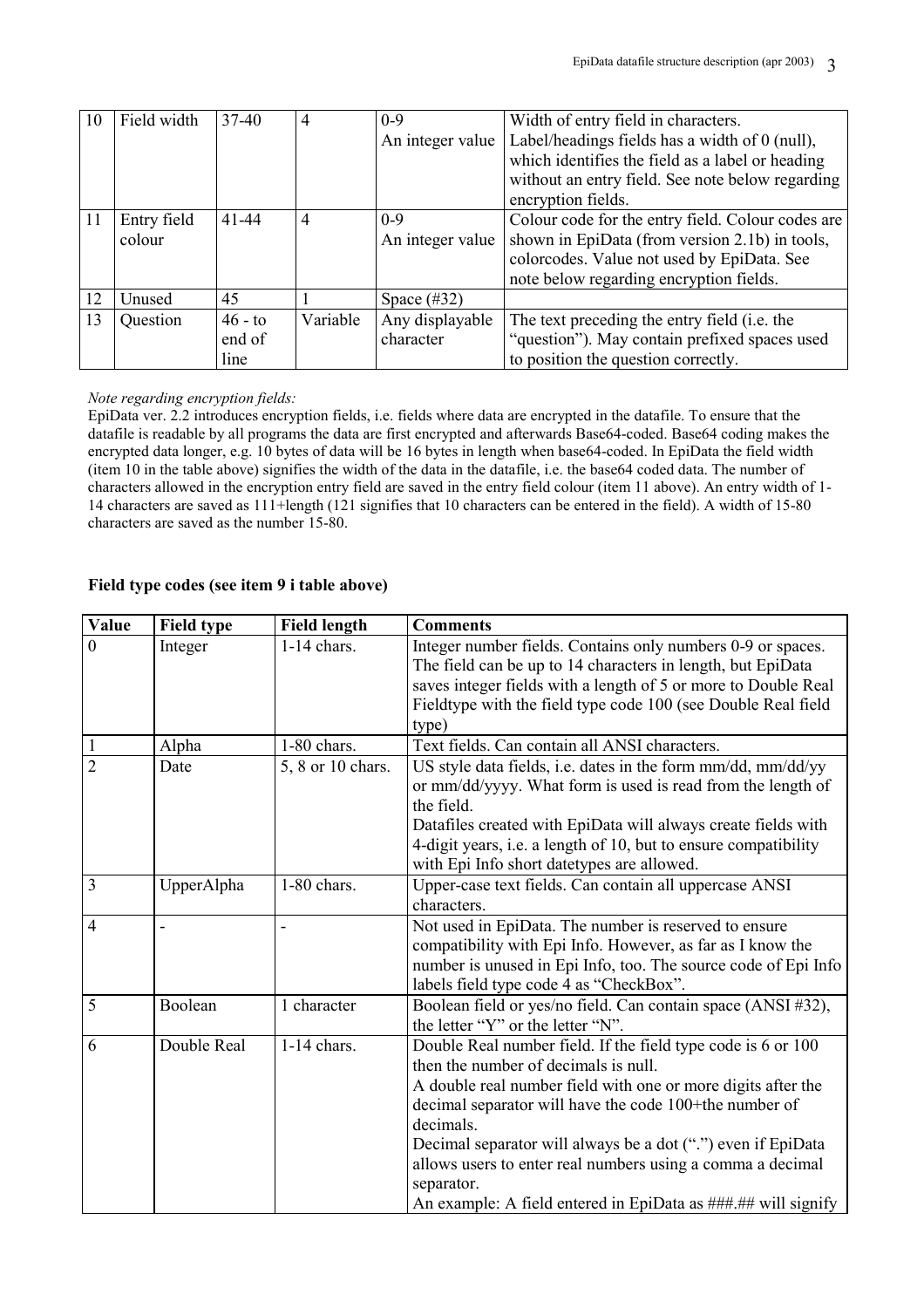|        |                 |                                   | a double real number field with the length of 6 and the field     |
|--------|-----------------|-----------------------------------|-------------------------------------------------------------------|
|        |                 |                                   | type code will be 100+2=102. A field entered as ###### will       |
|        |                 |                                   | have the code 6, signifying 0 decimals.                           |
| $\tau$ |                 |                                   | Not supported by EpiData, which converts the data to text.        |
|        |                 |                                   | Used for phone-number fields in Epi Info.                         |
| 8      |                 |                                   | Not supported by EpiData, which converts the data to text.        |
|        |                 |                                   | Was ment to be used for time fields in Epi Info.                  |
| 9      | $\overline{a}$  | $\blacksquare$                    | Not supported by EpiData, which converts the data to text.        |
|        |                 |                                   | Used for local extension phonenumber in Epi Info.                 |
| 10     | Today           | 5,8 or $\overline{10}$            | Today's day field in US date style. Data cannot be entered in     |
|        |                 |                                   | this field by the user but will contain the current date of the   |
|        |                 |                                   | time the record containing the field was saved. Use same          |
|        |                 |                                   | format as Date fields (see field code 2)                          |
| 11     | EuroDate        | 5,8 or 10                         | European style date field, i.e. dd/mm, dd/mm/yy or                |
|        |                 |                                   | dd/mm/yyyy. Which date type is used is read from the length       |
|        |                 |                                   | of the field. EpiData only creates date fields with 4-digit years |
|        |                 |                                   | (i.e. a field length of 10), but shorted date types are kept for  |
|        |                 |                                   | compatibility with Epi Info.                                      |
| 12     | <b>IDNUM</b>    | 5-14 chars.                       | Automatic ID-number field. Field will be filled out by            |
|        |                 |                                   | EpiData with an incrementing integer number. Contains only        |
|        |                 |                                   | numbers 0-9.                                                      |
| 13     | $\overline{a}$  | $\overline{\phantom{0}}$          | Not supported by EpiData. Field type code is reserved by Epi      |
|        |                 |                                   | Info.                                                             |
| 14     |                 |                                   | Not supported by EpiData. Field type code is reserved by Epi      |
|        |                 |                                   | Info.                                                             |
| 15     |                 |                                   | Not supported by EpiData. Field type code is reserved by          |
|        |                 |                                   | EpiData.                                                          |
| 16     | EuroToday       | 5,8 or 10                         | European style today's date field. Data cannot be entered in      |
|        |                 |                                   | this field by the user but will contain the current date of the   |
|        |                 |                                   | time the record containing the field was saved. Use same          |
|        |                 |                                   | format as EuroDate fields (see field code 11).                    |
|        |                 |                                   | Field type is not supported by Epi Info.                          |
| 17     | Soundex         | 5-80 characters                   | Soundex code field in the format A-000 where A can be any         |
|        |                 |                                   | uppercase letter and 000 can be any three numbers. When           |
|        |                 |                                   | converting EpiData datafiles to other programs this field type    |
|        |                 |                                   | can be converted to a text field with a length of 5.              |
|        |                 |                                   | Field type is not supported by Epi Info.                          |
| 18     |                 | Entryption field 3-80 characters. | Encrypted and base64-coded text. Uses Rijndael encryption.        |
|        |                 |                                   | Password in saved in the first line in the header (see            |
|        |                 |                                   | description above).                                               |
| 19     | Reverse date    | 10 characters                     | Dates in the format YYYY/MM/DD.                                   |
|        | (yyyy/mm/dd)    |                                   | Not supported by Epi Info.                                        |
| 20     | Reverse today's | 10 characters                     | Today's date in the format YYYY/MM/DD. Data cannot be             |
|        | date            |                                   | entered in this field by the user but will contain the current    |
|        |                 |                                   | date of the time the record containing the field was saved.       |
|        |                 |                                   | Not supported by Epi Info.                                        |

A few more remarks:

- A missing value is saved as a number of spaces (ANSI #32) corresponding to the length of the field.
- Epi Info creates field names using only upper-case letters. When datafiles are created in EpiData the user can optionally create lower-case, upper-case or mixed-case field names. The lettercase of fieldnames created in EpiData should therefore be kept if possible when converting to other datafile-formats.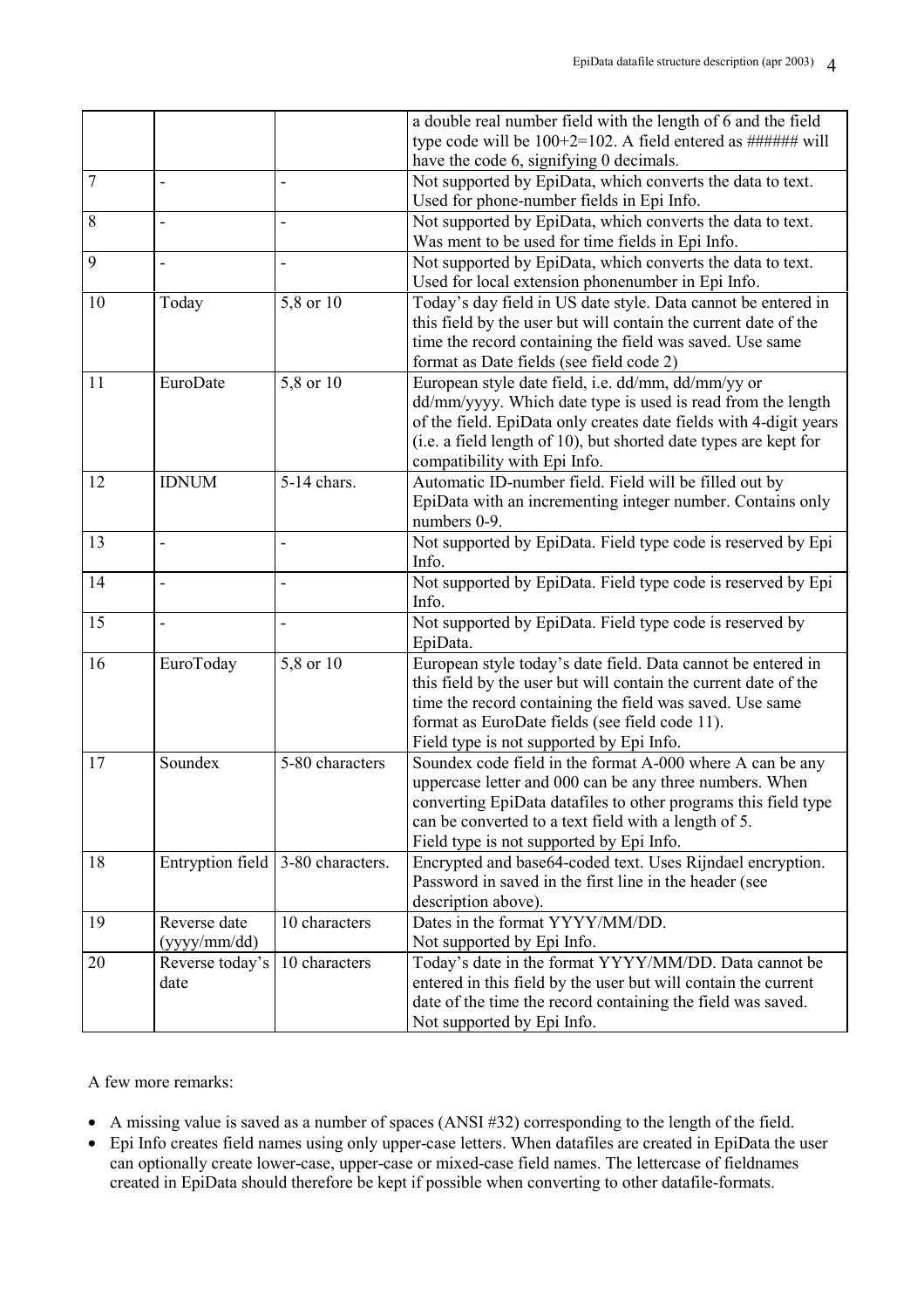• The length of the header of an Epi Info v6 file should not exceed 500. However it is not consistent across the Epi Info v6 modules whether the header length can indicate a position up to 999. Since 4 places are left for indication of which line in the qes file that "line" in the rec file refers to: EpiData allows up to 999 lines in the QES file.

# **Data**

The rest of the datafile consist of the data saved in fixed format based on the width of each field.

Datalines are a maximum of 79 characters. Therefore a record can be one or several lines in the datafile dependent on the total of the widths of the fields.

The last line of the record can be less than 79 characters. The last line is terminated by "!" (normal record), "?" (deleted record) or "^" (verified record – used only in Epi Info). If the record consist of more than one line then the first lines will be terminated by "!".

Missing values are saved as spaces. Numeric values are prefixed by spaces if not all positions are used. Other fields are suffixed by spaces if not all positions are used.

Epi Info terminates the datafile with an End-of-file marker (hex 1A). EpiData does not add this marker.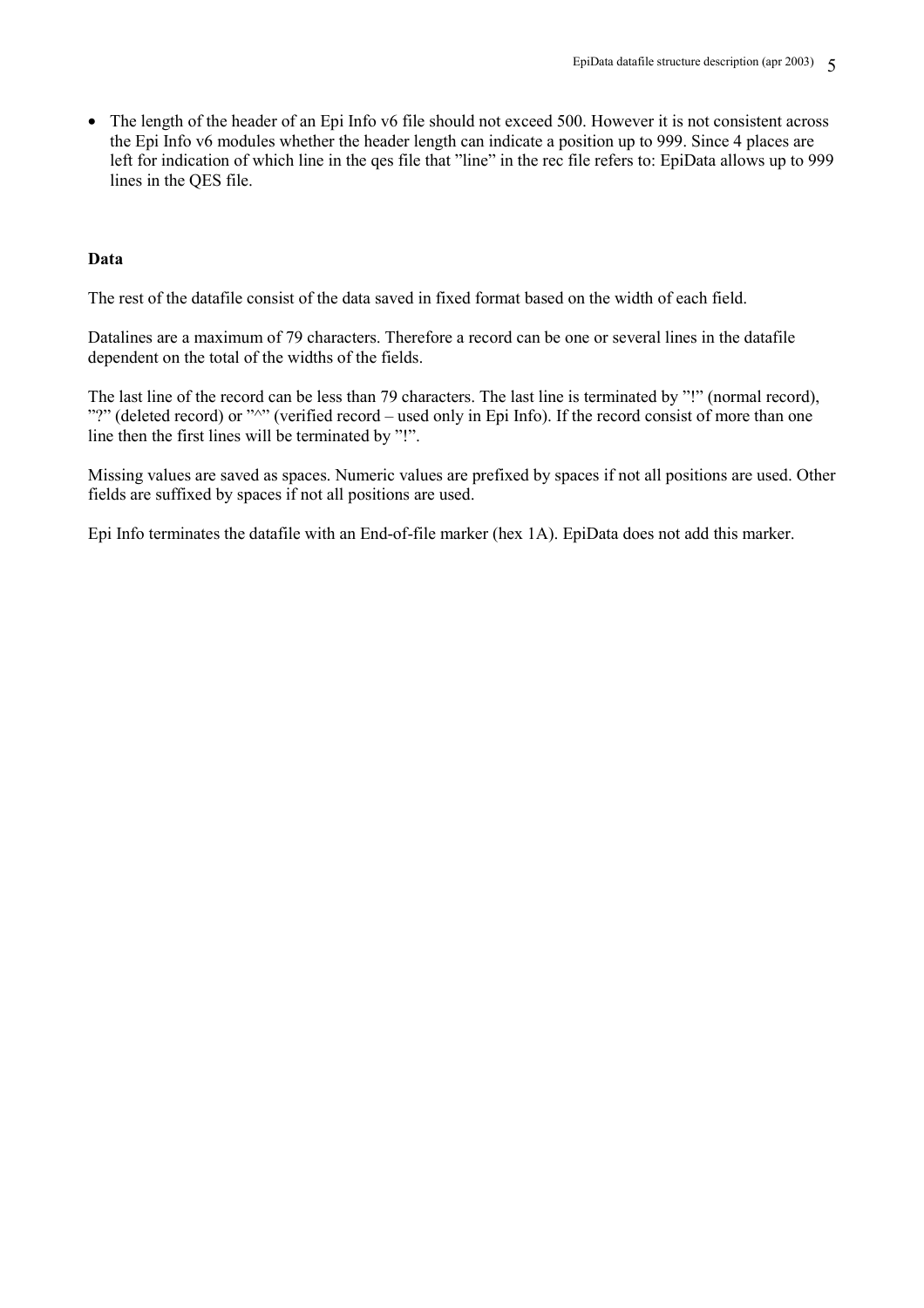#### **Examples of datafiles created by EpiData.**

# *First example*

The file consists of 22 fields (variables), none of which are labels-only, and 3 records. The 2nd record is marked "Deleted" (it is terminated by a question-mark).

The datafile uses variable-labels. The question for the first field is, according to the datafile, "Int1 The first integer". But because of the VLAB flag, the fieldname "Int1" is removed and the variable-label is therefore "The first integer". The datafile has the label "This is the filelabel".

| 22 1 VLAB Filelabel: This is the filelabel      |                              |
|-------------------------------------------------|------------------------------|
| #INT111307101.112.Int1.The first integer        |                              |
| #INT412307204.112.Int4.A 4-digit integer        |                              |
| #INT6133073.1006.112.Int6.A 6-digit integer     |                              |
| #INT9143074.1009.112.Int9.A 9-digit integer     |                              |
| #INT13153075.10013.112.Int13.A 13-digit integer |                              |
| #FIX111730107.1013.112.Fix1:1                   |                              |
| $#$ FIX531830108.1036.112.Fix5:3                |                              |
| $#$ FIX1041930109.10410.112.Fix10:4             |                              |
| $TXT1111130711111112.Txt1$                      |                              |
| $TXT4$ 1123071214.112.Txt4                      |                              |
| $_TXT9$ 1133071319.112.Txt9                     |                              |
| $TXT14$ 11430714114.112.Txt14.                  |                              |
| $UPP1$ 1163071631.112.Upp1                      |                              |
| $_UPP4$ 1173071734.112.Upp4                     |                              |
| UPP91183071839.112.Upp9                         |                              |
| $UPP14$ 11930719314.112.Upp14.                  |                              |
| $B00L$ 1213072151.112.Bool                      |                              |
| _SOUNDEX21223011221720.112.Soundex20.           |                              |
| EUDATE1243010241110.112.EU.date                 |                              |
| _USDATE125301025210.112.US.date                 |                              |
| EUTODAY1263010261610.112.EU.today.              |                              |
| USTODAY1273010271010.112.US.today.              |                              |
|                                                 |                              |
| aaAAAAAAAAAAAAAAAAAAAAAAAAAAAAYF-623            | 01/05/200005/01/200025/05/2! |
| 00005/25/2000!                                  |                              |
|                                                 |                              |
|                                                 | 02/05/200005/02/200025/05/2! |

00005/25/2000?